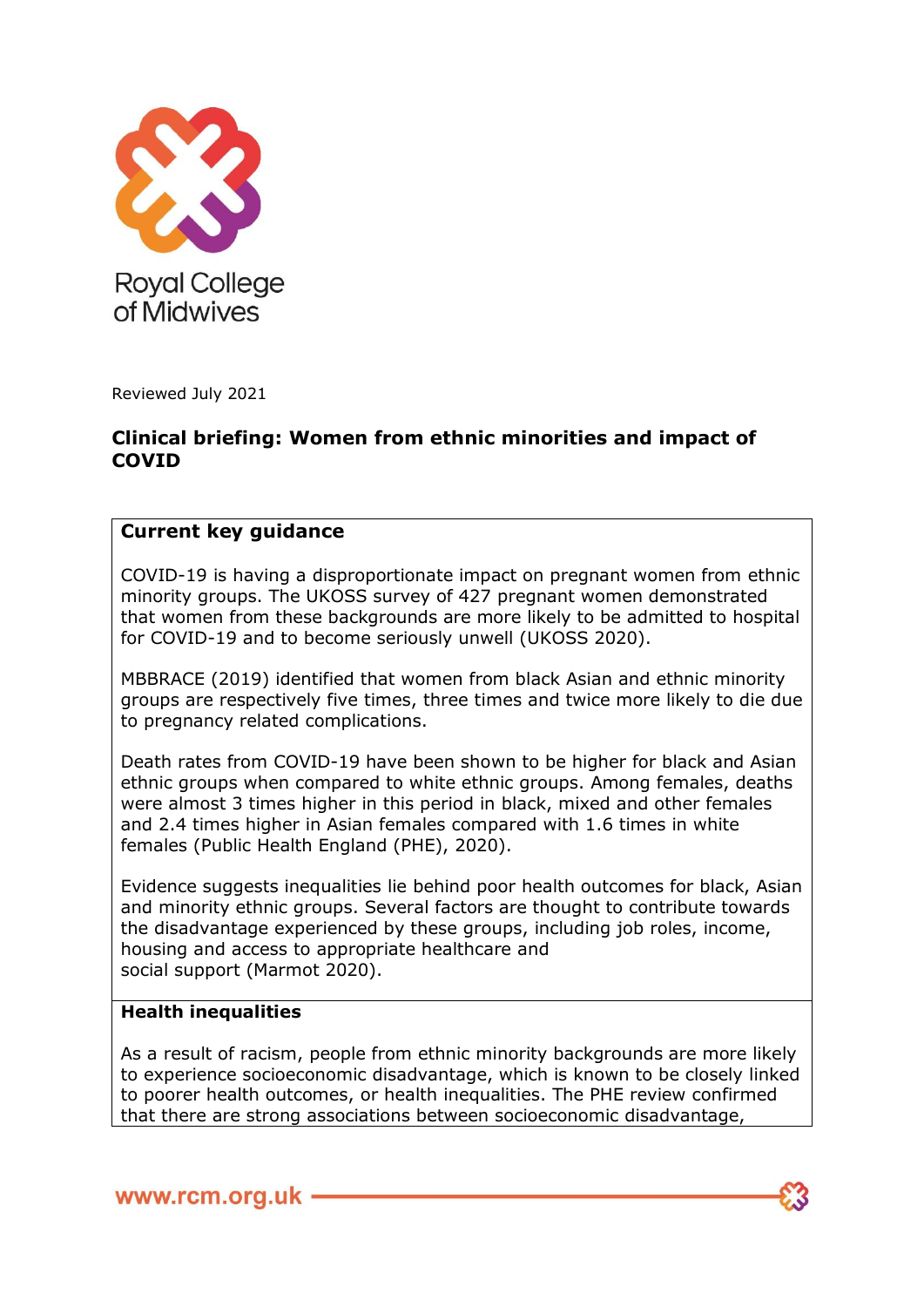

contracting COVID-19 and experiencing poor outcomes. For example, the review found that the risks associated with COVID-19 transmission, morbidity and mortality are heightened by housing challenges faced by ethnic minorities such as overcrowding and affordability. They are more likely to work in occupations which put them at higher risk of contracting COVID-19, e.g. as key workers in health and social care, essential retail and public transport and are therefore less able to socially isolate and are also more likely to rely on and use public transport.

Socioeconomic disadvantage and race are closely associated with higher prevalence of non-communicable diseases such as obesity, diabetes, hypertension and cardio metabolic complications because of biological weathering. All these conditions have an impact on pregnancy and on the severity of COVID-19 outcomes.

Health inequalities are exacerbated by the racism ethnic minorities experience at work and in healthcare settings. The PHE review notes that their experiences of racism mean they are less likely to speak out when treated unfairly at work (for example, when unsafely exposed to COVID-19 or not provided with adequate PPE) and are less likely to seek health care when it is needed.

## **Inherited conditions**

There are several inherited conditions which are found to be more common amongst certain minority groups. These include sickle cell anaemia and thalassaemia, congenital cardiac and other anomalies - each of which may increase the risk of severity of COVID-19 symptoms.

## **Communication with women and families**

Information on care and services should be co-produced with the women, Maternity Voices Partners and community organisations who are representative of local women and families. These should be tailored, using appropriate languages and in relevant formats and media..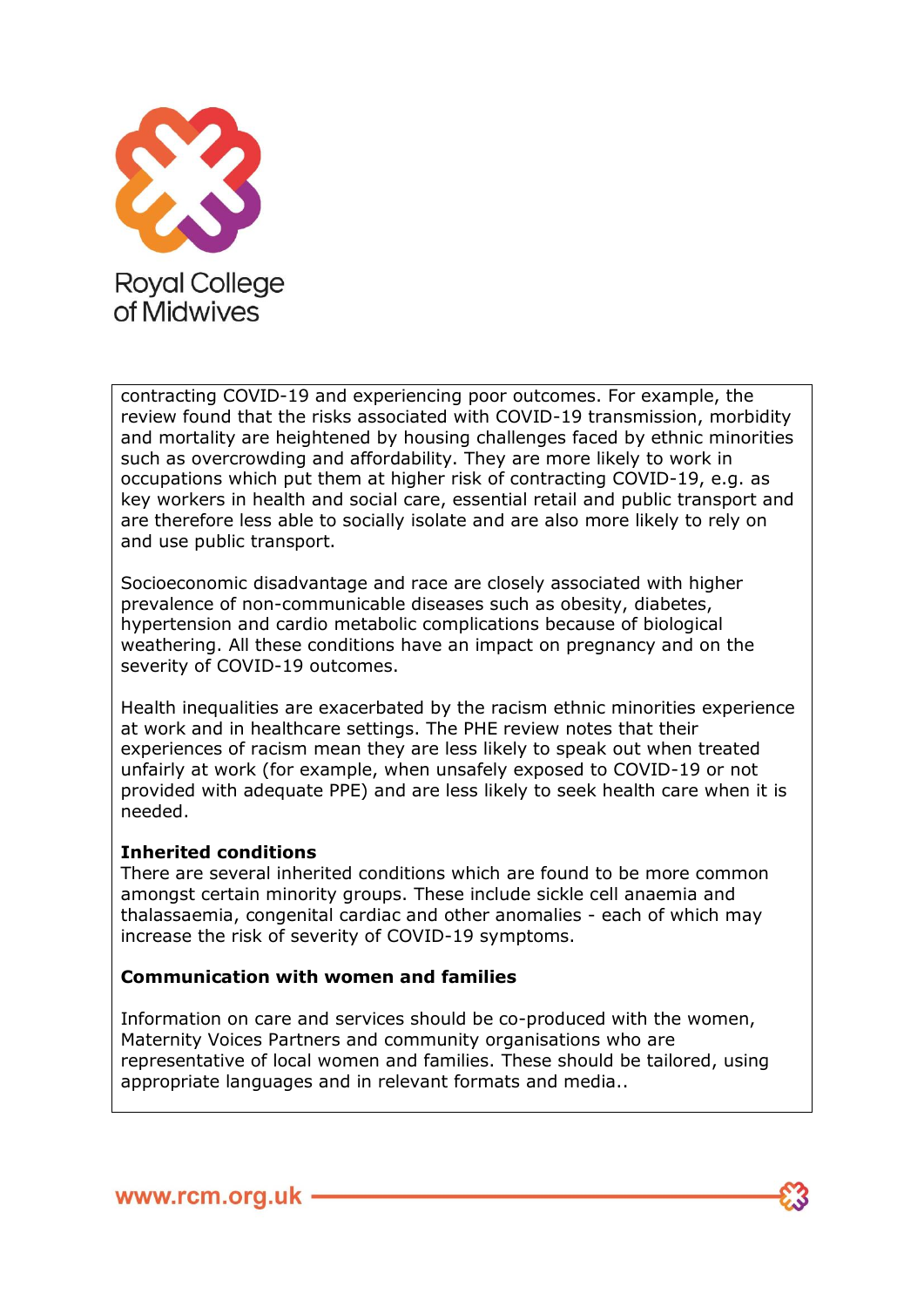

Clear, accessible, locally relevant public information should be available in all areas highlighting current maternity care provision arrangements and encouraging women to continue to engage with maternity care and seek help with any concerns about their or their baby's health.

Although ethnic minority women are at increased risk of becoming seriously unwell if they contract COVID-19, they do not need to be treated as a higher obstetric risk in labour if they are asymptomatic. All women should be provided with high quality, respectful, safe and personalised care in labour, based on informed decisions about their birth choices and current health. Healthy women without symptoms of COVID-19 should still have the choice to give birth at home, in water or in midwife led settings.

A clear and sensitive explanation should be given to all women from ethnic minority backgrounds receiving maternity care during the pandemic. This should alert them to the heightened risk of becoming seriously unwell with COVID-19 and the importance of following social distancing and infection control measures. An individualised care plan must be put in place.

For women who do not have English as their first language, interpreting services must be used, with additional resources available, as appropriate.

## **Data**

To assist with the accumulation of evidence and identify those most at risk, accurate data must be recorded on maternity information systems on the ethnicity of every woman, as well as other risk factors, such as living in a deprived postcode, co-morbidities, BMI and those aged over 35.

## **Vitamin D**

Women with dark skin or those who always cover their skin when outside may be at particular risk of vitamin D insufficiency and should be encouraged to take a daily supplement of 10 micrograms. These are available through [Healthy Start](https://www.healthystart.nhs.uk/healthy-start-vouchers/healthy-start-vitamins/) and uptake of this scheme by those who are eligible should be encouraged.

## **Mental health**

www.rcm.org.uk -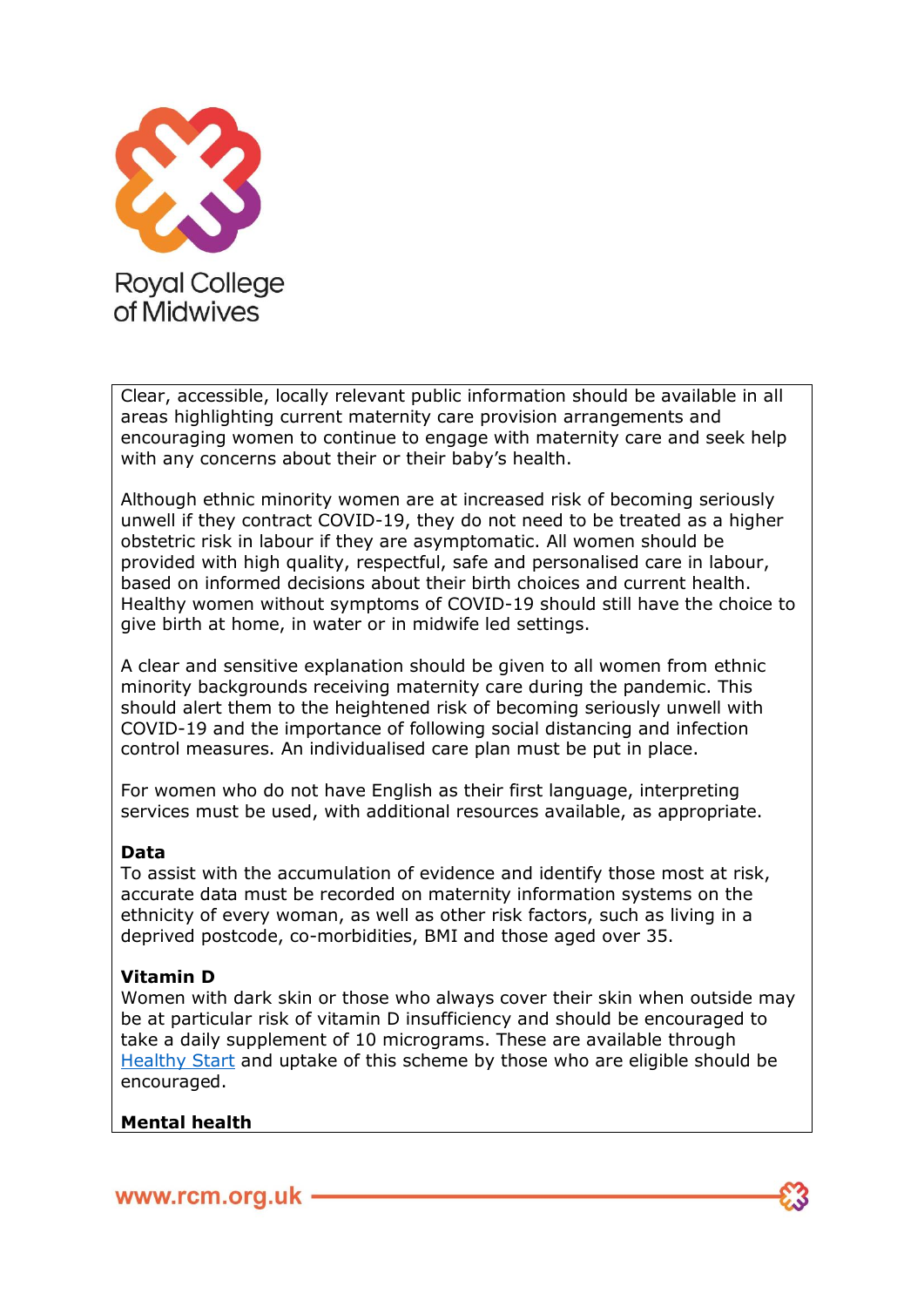

Maternal mental illness remains one of the leading causes of maternal death. Up to one in five women will experience mental health problems during or after pregnancy. This figure is likely to be higher for women from ethnic minority backgrounds, reflecting the higher rates of poor mental health among women

from those backgrounds. This could be associated with a range of factors, such as poverty and low social support (NIHR, 2019) or experience of trauma and war, particularly among refugees or those seeking asylum.

People from ethnic minority communities are also likely to experience racism, which is stressful and has a negative effect on mental and physical health. The uncertainty surrounding the COVID-19 situation is likely to cause additional anxiety, specifically around the impact of social isolation, resulting in reduced support from family and friends. Health care practitioners need to continue to signpost to mental health support (see resources).

When conducting a mental wellbeing assessment consider the following:

- recent significant changes in mental state or emergence of new symptoms
- new thoughts or acts of violent self-harm
- new and persistent expressions of incompetency as a mother.

Women must be referred to specialist perinatal mental health services, if any of the above issues present.

## **Immigration status**

Refugees, asylum seekers and those with no recourse to public funds (NRPF) are at particularly high risk, given their inability to access benefits and many statutory services. These groups are more likely to work in insecure employment, without rights to sickness and unemployment benefits, resulting in a need to work when unwell.

Health care charging regulations related to immigration status are likely to deter some people from accessing healthcare. Pregnant women may be fearful of unaffordable NHS charges, meaning they delay or avoid accessing maternity care. Evidence also shows there are barriers to disclosing information about

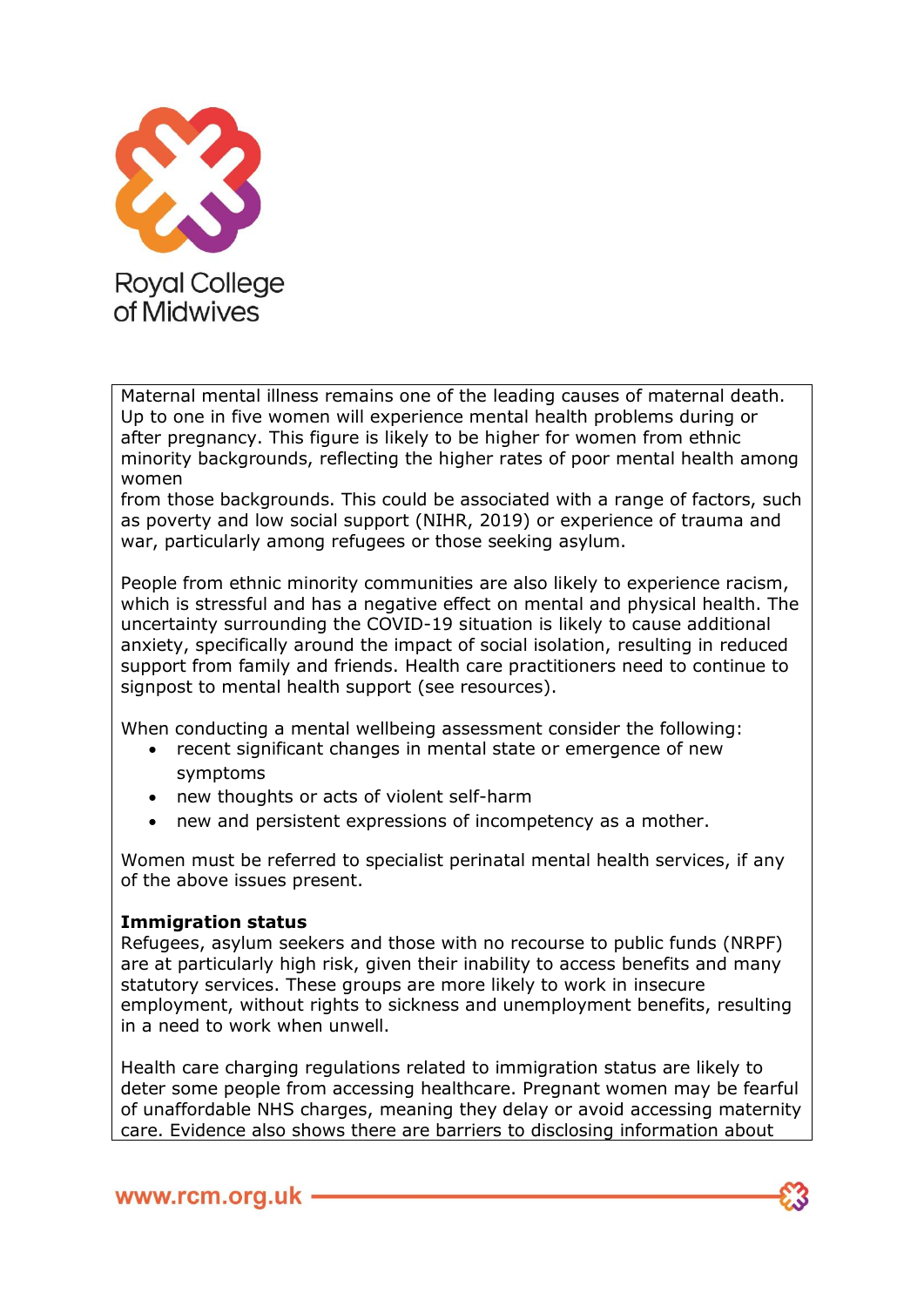

personal circumstances, for example, mental wellbeing or lack of family support, that affect some women. Barriers can also include language and interpretation, immigration circumstances and community influences. Families with NRPF are more likely to experience financial hardship and rely on charities, such as food and baby banks in addition to other 3rd sector organisations.

## **Safeguarding**

It is unknown how prevalent domestic abuse and violence is among women across the population (PHE 2014), in part because of underreporting. We do know trafficked women are at increased risk of abuse but failure to disclose can be because of the woman's concerns for her immigration status, community influences, problems with language and interpretation, and unsupportive attitudes of staff. This risk increases if they have been forced to isolate with violent partners, family members or those they may be dependent on for their immigration status.

## **Domestic abuse**

As per our recent updated guidance on conducting a safeguarding assessment, include the following:

- how safe the woman feels in her home environment or talking to you
- the level of support required
- the need for immediate safety
- the need for practical support e.g. finances, housing, essential items for self and her baby.

Midwifery continuity of carer is recommended as it enhances the level of support women receive and removes the need for women to repeatedly relay their circumstances. The midwife can then support the necessary interventions, administration and follow up appointments, especially when women do not attend. Extra time should be available to you in these circumstances.

**References and links to online and virtual support and guidance**

www.rcm.org.uk -

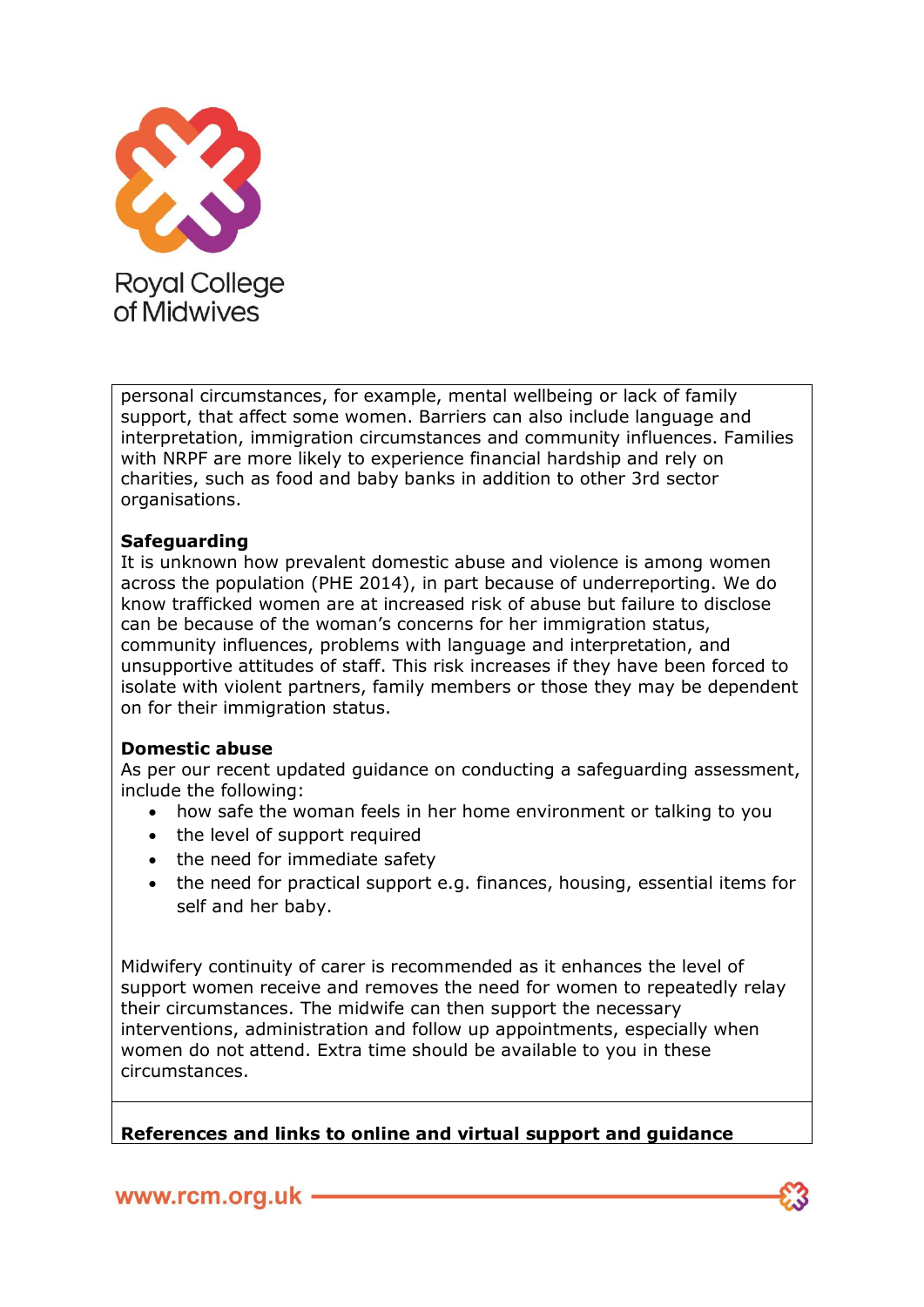

[Femi-Ajao, O., Kendall, S., Lovell, K. \(2018\) A qualitative systematic review of](https://www.tandfonline.com/doi/abs/10.1080/13557858.2018.1447652)  [published work on disclosure and help-seeking for domestic violence and](https://www.tandfonline.com/doi/abs/10.1080/13557858.2018.1447652)  [abuse among women from ethnic minority populations in the UK Ethnicity and](https://www.tandfonline.com/doi/abs/10.1080/13557858.2018.1447652)  [Health Vol 25](https://www.tandfonline.com/doi/abs/10.1080/13557858.2018.1447652)

[Maternity Action Briefings](https://maternityaction.org.uk/2020/06/migrant-women-no-recourse-to-publicfunds-and-the-%20pandemic)

MBRRACE-[UK \(2019\) Saving Lives, Improving Mothers' Care: Lessons learned](https://www.npeu.ox.ac.uk/assets/downloads/mbrrace-uk/reports/MBRRACE-UK%20Maternal%20Report%202019%20-%20WEB%20VERSION.pdf)  to inform maternity care from the UK and Ireland Confidential Enquiries into [Maternal Deaths and Morbidity 2015-17 November](https://www.npeu.ox.ac.uk/assets/downloads/mbrrace-uk/reports/MBRRACE-UK%20Maternal%20Report%202019%20-%20WEB%20VERSION.pdf)

[Memon, A., Taylor, K., Mohebati, L. M., et al. \(2016\) Perceived barriers to](https://bmjopen.bmj.com/content/6/11/e012337)  [accessing mental health services among black and minority ethnic \(BME\)](https://bmjopen.bmj.com/content/6/11/e012337)  [communities: a qualitative study in Southeast England. BMJ Journals](https://bmjopen.bmj.com/content/6/11/e012337)

Marmot M., Allen J., Boyce T., Goldblatt P., Morrison J. (2020). Health equity in England: The Marmot review 10 years on, Executive summary. Institute of Health Equity.

[Mental Health Foundation \(2021\) Black, Asian and minority ethnic \(BAME\)](https://www.mentalhealth.org.uk/a-to-z/b/black-asian-and-minority-ethnic-bamecommunities)  [communities July](https://www.mentalhealth.org.uk/a-to-z/b/black-asian-and-minority-ethnic-bamecommunities)

[National Institute for Mental Health in England, \(2003\) Inside Outside:](https://lemosandcrane.co.uk/resources/NHS%20-%20Inside%20outside.pdf)  [Improving Mental Health Services for Black and Minority Ethnic Communities](https://lemosandcrane.co.uk/resources/NHS%20-%20Inside%20outside.pdf)  [in England London Department of Health](https://lemosandcrane.co.uk/resources/NHS%20-%20Inside%20outside.pdf)

[NIHR Evidence \(2019\) New insights into how ethnicity and culture affect](https://evidence.nihr.ac.uk/alert/new-insights-into-how-%20ethnicityand-culture-affect-maternal-mental-health/)  maternal mental health - [Informative and accessible health and care research](https://evidence.nihr.ac.uk/alert/new-insights-into-how-%20ethnicityand-culture-affect-maternal-mental-health/)

[Public Health England \(2014\) NHS entitlements: migrant health guide. Advice](https://rcm365-my.sharepoint.com/personal/lydia_o)  [and guidance for healthcare practitioners on the health needs of migrant](https://rcm365-my.sharepoint.com/personal/lydia_o)  [patients](https://rcm365-my.sharepoint.com/personal/lydia_o)